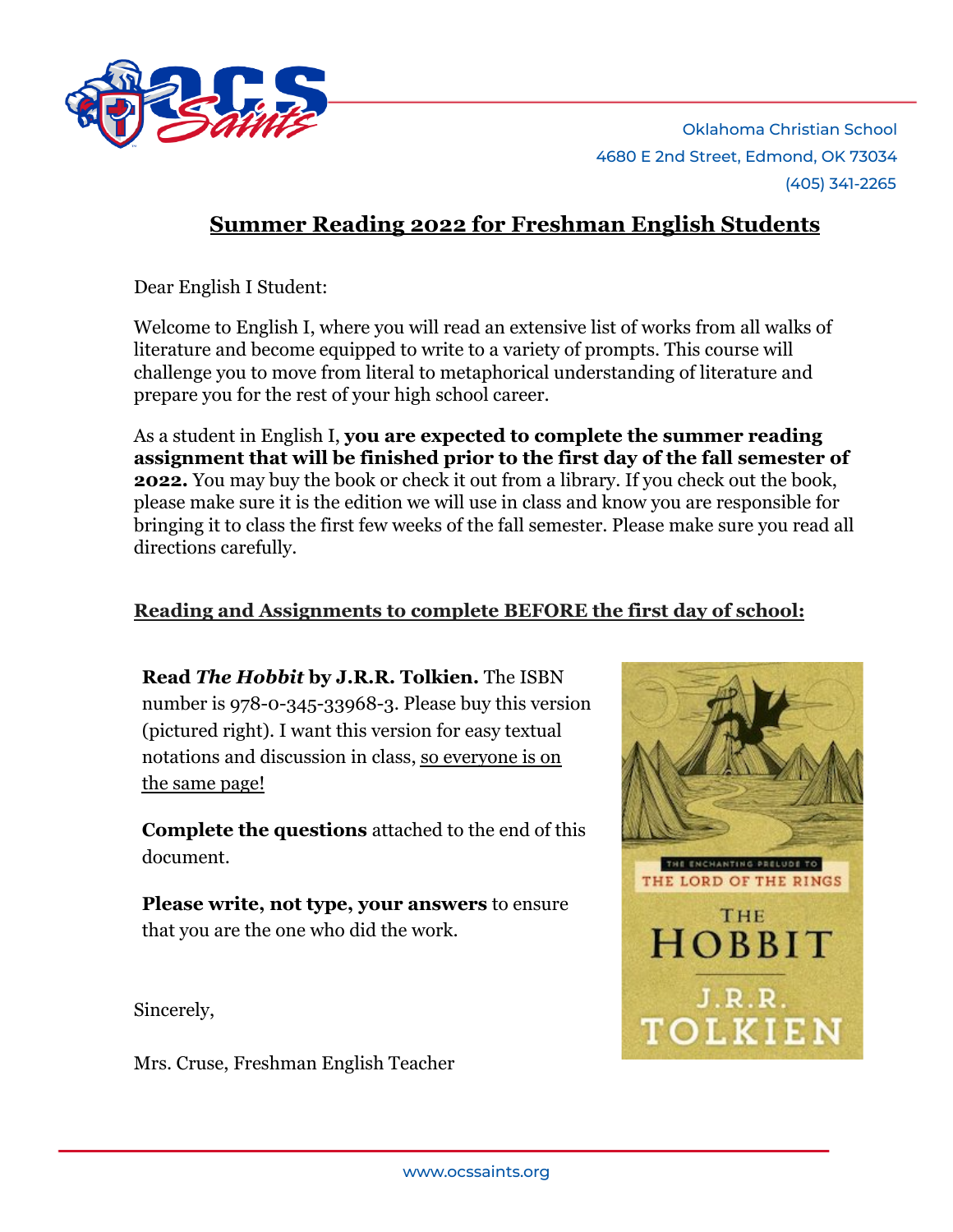# *The Hobbit* **Chapter Questions**

\_\_\_\_\_\_\_\_\_\_\_\_\_\_\_\_\_\_\_\_\_\_\_\_\_\_\_\_\_\_\_\_\_\_\_\_\_\_\_\_\_\_\_\_\_\_\_\_\_\_\_\_\_\_\_\_\_\_\_\_\_\_\_\_

\_\_\_\_\_\_\_\_\_\_\_\_\_\_\_\_\_\_\_\_\_\_\_\_\_\_\_\_\_\_\_\_\_\_\_\_\_\_\_\_\_\_\_\_\_\_\_\_\_\_\_\_\_\_\_\_\_\_\_\_\_\_\_\_

\_\_\_\_\_\_\_\_\_\_\_\_\_\_\_\_\_\_\_\_\_\_\_\_\_\_\_\_\_\_\_\_\_\_\_\_\_\_\_\_\_\_\_\_\_\_\_\_\_\_\_\_\_\_\_\_\_\_\_\_\_\_\_\_

\_\_\_\_\_\_\_\_\_\_\_\_\_\_\_\_\_\_\_\_\_\_\_\_\_\_\_\_\_\_\_\_\_\_\_\_\_\_\_\_\_\_\_\_\_\_\_\_\_\_\_\_\_\_\_\_\_\_\_\_\_\_\_\_

\_\_\_\_\_\_\_\_\_\_\_\_\_\_\_\_\_\_\_\_\_\_\_\_\_\_\_\_\_\_\_\_\_\_\_\_\_\_\_\_\_\_\_\_\_\_\_\_\_\_\_\_\_\_\_\_\_\_\_\_\_\_\_\_

# *Directions: Answer each question with complete sentences.*

# **Chapter One: An Unexpected Party**

1. Who is Bilbo Baggins? Give a brief description of a hobbit.

2. What indication is there that Thorin is the leader of the dwarves? \_\_\_\_\_\_\_\_\_\_\_\_\_\_\_\_

3. What does Gandalf threaten to do if the assembled dwarves refuse to accept his choice of Bilbo Baggins as the fourteenth man for their expedition? \_\_\_\_\_\_\_\_\_\_\_\_\_\_\_\_\_\_\_\_\_\_\_

\_\_\_\_\_\_\_\_\_\_\_\_\_\_\_\_\_\_\_\_\_\_\_\_\_\_\_\_\_\_\_\_\_\_\_\_\_\_\_\_\_\_\_\_\_\_\_\_\_\_\_\_\_\_\_\_\_\_\_\_\_\_\_\_

#### **Chapter Two: Roast Mutton**

1. What indication is there in the note left by Thorin and Company that the adventure or quest may prove to be perilous for Bilbo?

\_\_\_\_\_\_\_\_\_\_\_\_\_\_\_\_\_\_\_\_\_\_\_\_\_\_\_\_\_\_\_\_\_\_\_\_\_\_\_\_\_\_\_\_\_\_\_\_\_\_\_\_\_\_\_\_\_\_\_\_\_\_\_\_

\_\_\_\_\_\_\_\_\_\_\_\_\_\_\_\_\_\_\_\_\_\_\_\_\_\_\_\_\_\_\_\_\_\_\_\_\_\_\_\_\_\_\_\_\_\_\_\_\_\_\_\_\_\_\_\_\_\_\_\_\_\_\_\_

\_\_\_\_\_\_\_\_\_\_\_\_\_\_\_\_\_\_\_\_\_\_\_\_\_\_\_\_\_\_\_\_\_\_\_\_\_\_\_\_\_\_\_\_\_\_\_\_\_\_\_\_\_\_\_\_\_\_\_\_\_\_\_\_

\_\_\_\_\_\_\_\_\_\_\_\_\_\_\_\_\_\_\_\_\_\_\_\_\_\_\_\_\_\_\_\_\_\_\_\_\_\_\_\_\_\_\_\_\_\_\_\_\_\_\_\_\_\_\_\_\_\_\_\_\_\_\_\_

\_\_\_\_\_\_\_\_\_\_\_\_\_\_\_\_\_\_\_\_\_\_\_\_\_\_\_\_\_\_\_\_\_\_\_\_\_\_\_\_\_\_\_\_\_\_\_\_\_\_\_\_\_\_\_\_\_\_\_\_\_\_\_\_

2. Explain what happens to the dwarves as they come to Bilbo's aid.

3. How does Gandalf use his powers on Bert, Tom, and William?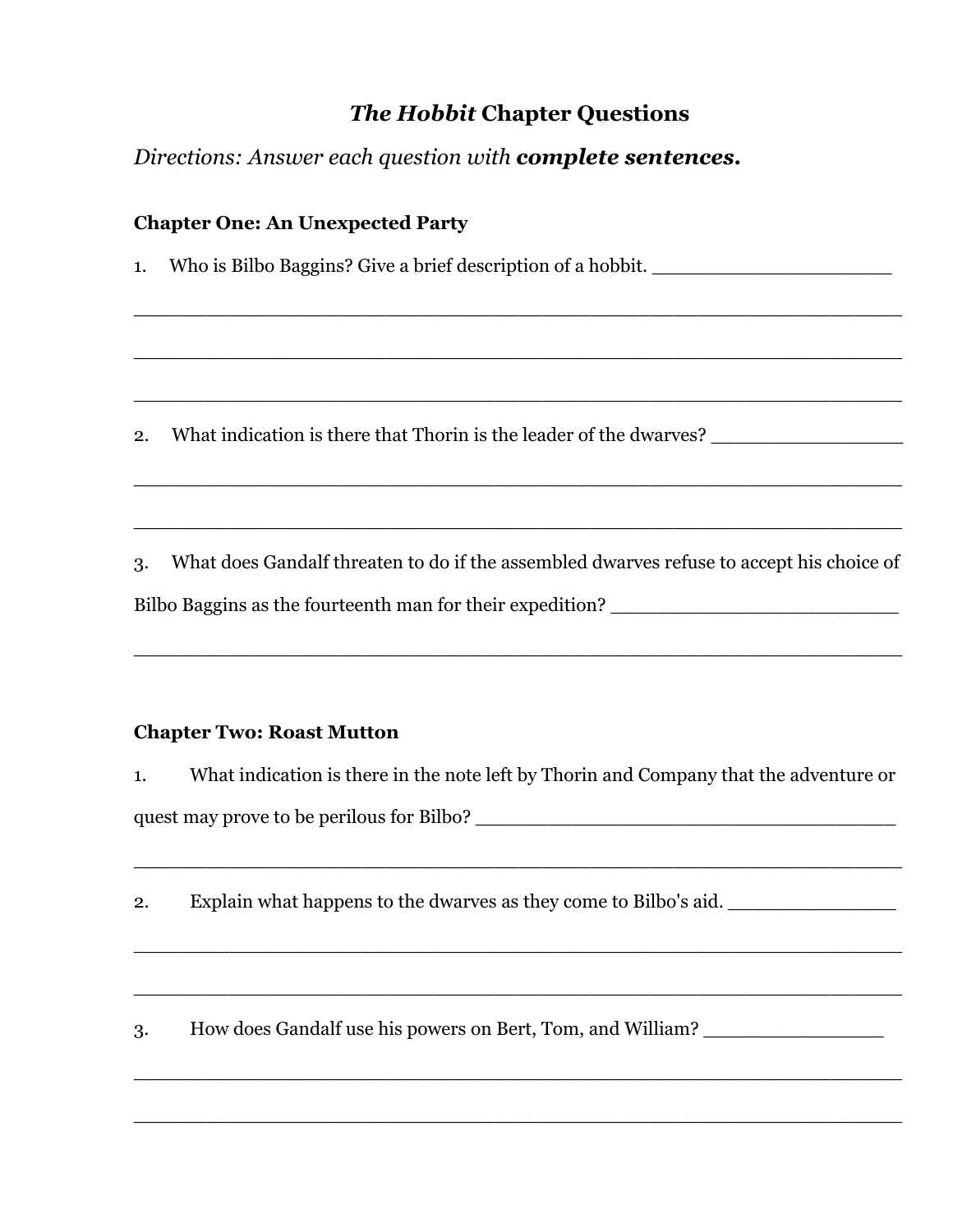# **Chapter Three: A Short Rest**

| 1. | According to Gandalf, what lay hidden somewhere not too far ahead of the travelers?  |
|----|--------------------------------------------------------------------------------------|
|    |                                                                                      |
| 2. |                                                                                      |
| 3. |                                                                                      |
|    |                                                                                      |
|    |                                                                                      |
|    | <b>Chapter Four: Over Hill and Under Hill</b>                                        |
| 1. | Explain how the dwarves and the hobbit are able to find their way up the treacherous |
|    | mountain.                                                                            |
|    |                                                                                      |
| 2. |                                                                                      |
|    |                                                                                      |
| 3. |                                                                                      |
|    |                                                                                      |
| 4. | Why are the Great Goblin and many of his soldiers so upset when they see Thorin's    |
|    |                                                                                      |
| 5. | Who comes to the rescue of the dwarves and what weapon do they use?                  |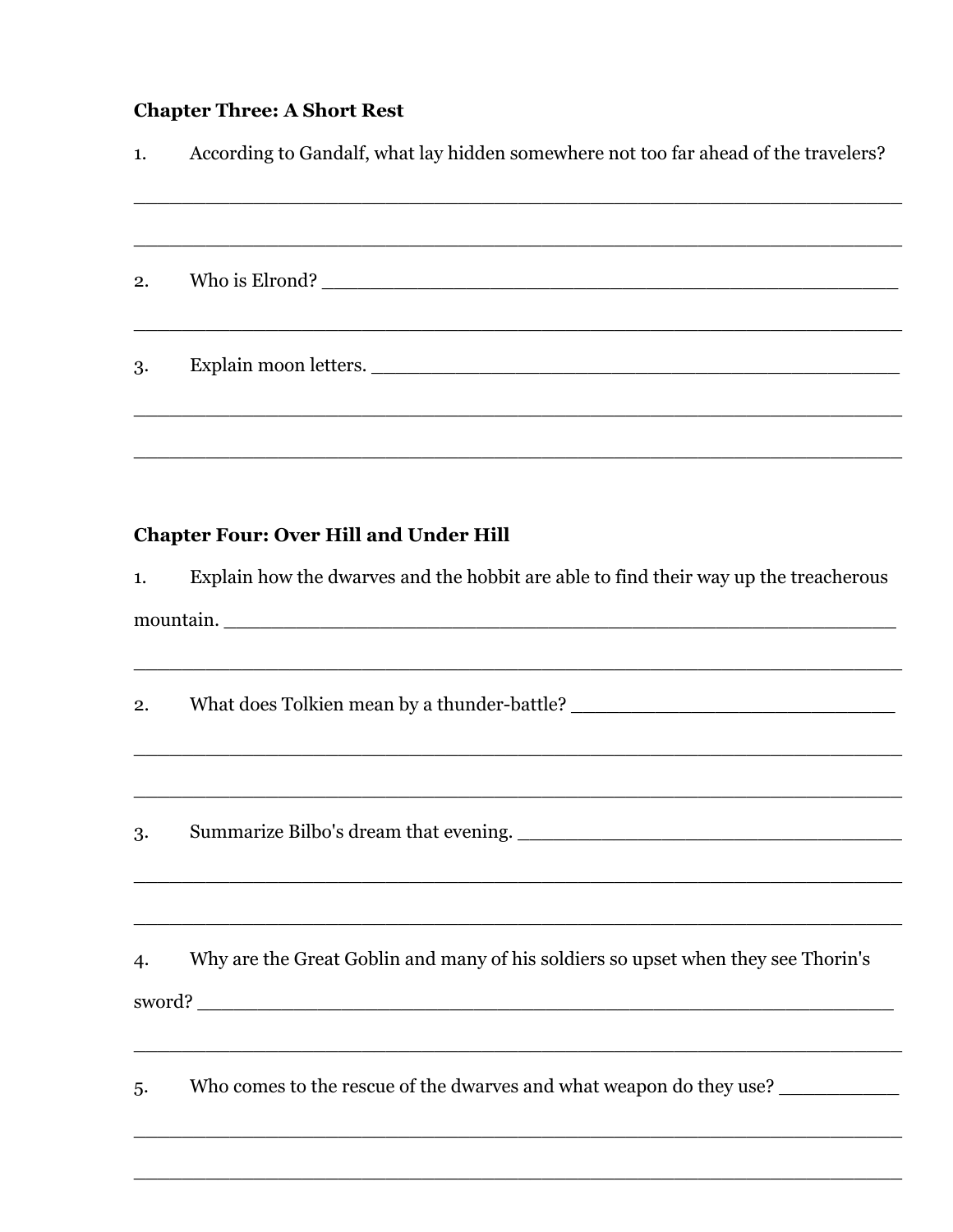# **Chapter Five: Riddles in the Dark**

| 1. | Why is Bilbo so frightened when he regains consciousness? _______________________                                    |
|----|----------------------------------------------------------------------------------------------------------------------|
|    |                                                                                                                      |
| 2. |                                                                                                                      |
|    | <u> 1989 - Johann Barn, amerikan bernama di sebagai bernama dalam bernama dalam bernama dalam bernama dalam bern</u> |
| 3. |                                                                                                                      |
|    |                                                                                                                      |
| 4. |                                                                                                                      |
|    |                                                                                                                      |
|    | <b>Chapter Six: Out of the Frying-Pan into the Fire</b>                                                              |
| 1. | What do the dwarves want to do when there is no sign of Bilbo? __________________                                    |

Why would the ring not protect Bilbo from the wolves (Wargs)? \_\_\_\_\_\_\_\_\_\_\_\_\_\_\_\_\_\_  $2.$ 

Why do the wolves alert the goblins to the adventurers who are hiding in the trees? \_\_ 3.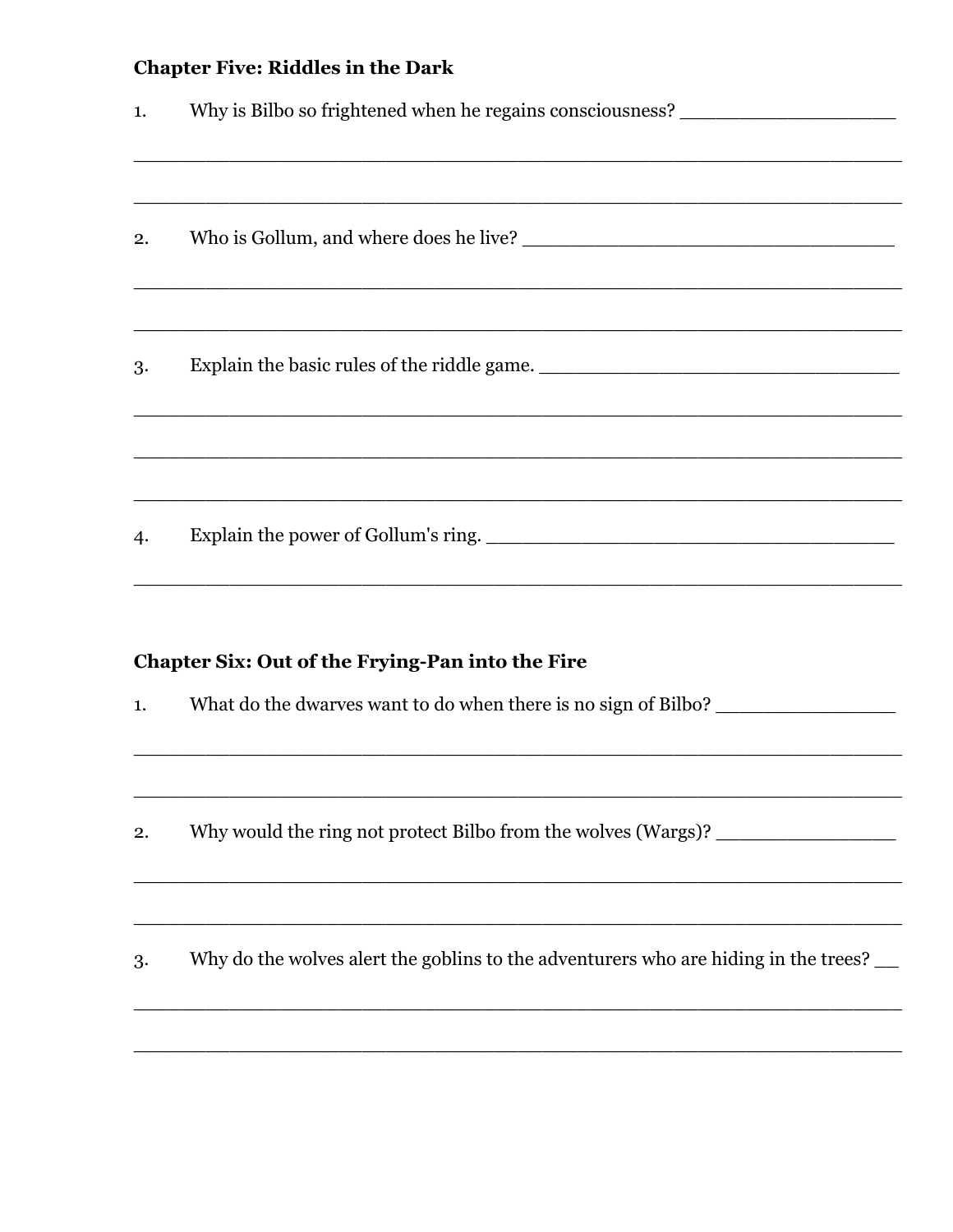### **Chapter Seven: Queer Lodgings**

1. What is Beorn? Why does he shelter thirteen dwarves?

2. What is the most important advice that Beorn and Gandalf give about Mirkwood? Do you think this advice will be followed?

\_\_\_\_\_\_\_\_\_\_\_\_\_\_\_\_\_\_\_\_\_\_\_\_\_\_\_\_\_\_\_\_\_\_\_\_\_\_\_\_\_\_\_\_\_\_\_\_\_\_\_\_\_\_\_\_\_\_\_\_\_\_\_\_

\_\_\_\_\_\_\_\_\_\_\_\_\_\_\_\_\_\_\_\_\_\_\_\_\_\_\_\_\_\_\_\_\_\_\_\_\_\_\_\_\_\_\_\_\_\_\_\_\_\_\_\_\_\_\_\_\_\_\_\_\_\_\_\_

\_\_\_\_\_\_\_\_\_\_\_\_\_\_\_\_\_\_\_\_\_\_\_\_\_\_\_\_\_\_\_\_\_\_\_\_\_\_\_\_\_\_\_\_\_\_\_\_\_\_\_\_\_\_\_\_\_\_\_\_\_\_\_\_

\_\_\_\_\_\_\_\_\_\_\_\_\_\_\_\_\_\_\_\_\_\_\_\_\_\_\_\_\_\_\_\_\_\_\_\_\_\_\_\_\_\_\_\_\_\_\_\_\_\_\_\_\_\_\_\_\_\_\_\_\_\_\_\_

\_\_\_\_\_\_\_\_\_\_\_\_\_\_\_\_\_\_\_\_\_\_\_\_\_\_\_\_\_\_\_\_\_\_\_\_\_\_\_\_\_\_\_\_\_\_\_\_\_\_\_\_\_\_\_\_\_\_\_\_\_\_\_\_

## **Chapter Eight: Flies and Spiders**

1. What do the dwarves shoot with their bows? \_\_\_\_\_\_\_\_\_\_\_\_\_\_\_\_\_\_\_\_\_\_\_\_\_\_\_\_\_\_\_\_\_\_

2. What does Bilbo name his sword? What does his decision to name his sword reveal about the heroic qualities he is developing?

\_\_\_\_\_\_\_\_\_\_\_\_\_\_\_\_\_\_\_\_\_\_\_\_\_\_\_\_\_\_\_\_\_\_\_\_\_\_\_\_\_\_\_\_\_\_\_\_\_\_\_\_\_\_\_\_\_\_\_\_\_\_\_\_

\_\_\_\_\_\_\_\_\_\_\_\_\_\_\_\_\_\_\_\_\_\_\_\_\_\_\_\_\_\_\_\_\_\_\_\_\_\_\_\_\_\_\_\_\_\_\_\_\_\_\_\_\_\_\_\_\_\_\_\_\_\_\_\_

\_\_\_\_\_\_\_\_\_\_\_\_\_\_\_\_\_\_\_\_\_\_\_\_\_\_\_\_\_\_\_\_\_\_\_\_\_\_\_\_\_\_\_\_\_\_\_\_\_\_\_\_\_\_\_\_\_\_\_\_\_\_\_\_

\_\_\_\_\_\_\_\_\_\_\_\_\_\_\_\_\_\_\_\_\_\_\_\_\_\_\_\_\_\_\_\_\_\_\_\_\_\_\_\_\_\_\_\_\_\_\_\_\_\_\_\_\_\_\_\_\_\_\_\_\_\_\_\_

\_\_\_\_\_\_\_\_\_\_\_\_\_\_\_\_\_\_\_\_\_\_\_\_\_\_\_\_\_\_\_\_\_\_\_\_\_\_\_\_\_\_\_\_\_\_\_\_\_\_\_\_\_\_\_\_\_\_\_\_\_\_\_\_

\_\_\_\_\_\_\_\_\_\_\_\_\_\_\_\_\_\_\_\_\_\_\_\_\_\_\_\_\_\_\_\_\_\_\_\_\_\_\_\_\_\_\_\_\_\_\_\_\_\_\_\_\_\_\_\_\_\_\_\_\_\_\_\_

\_\_\_\_\_\_\_\_\_\_\_\_\_\_\_\_\_\_\_\_\_\_\_\_\_\_\_\_\_\_\_\_\_\_\_\_\_\_\_\_\_\_\_\_\_\_\_\_\_\_\_\_\_\_\_\_\_\_\_\_\_\_\_\_

\_\_\_\_\_\_\_\_\_\_\_\_\_\_\_\_\_\_\_\_\_\_\_\_\_\_\_\_\_\_\_\_\_\_\_\_\_\_\_\_\_\_\_\_\_\_\_\_\_\_\_\_\_\_\_\_\_\_\_\_\_\_\_\_

3. How does Bilbo rescue the dwarves? What skills does he use to defeat the spiders?

#### **Chapter Nine: Barrels Out of Bound**

1. Why, where, and how are the dwarves imprisoned?

2. Why wasn't Bilbo imprisoned as well?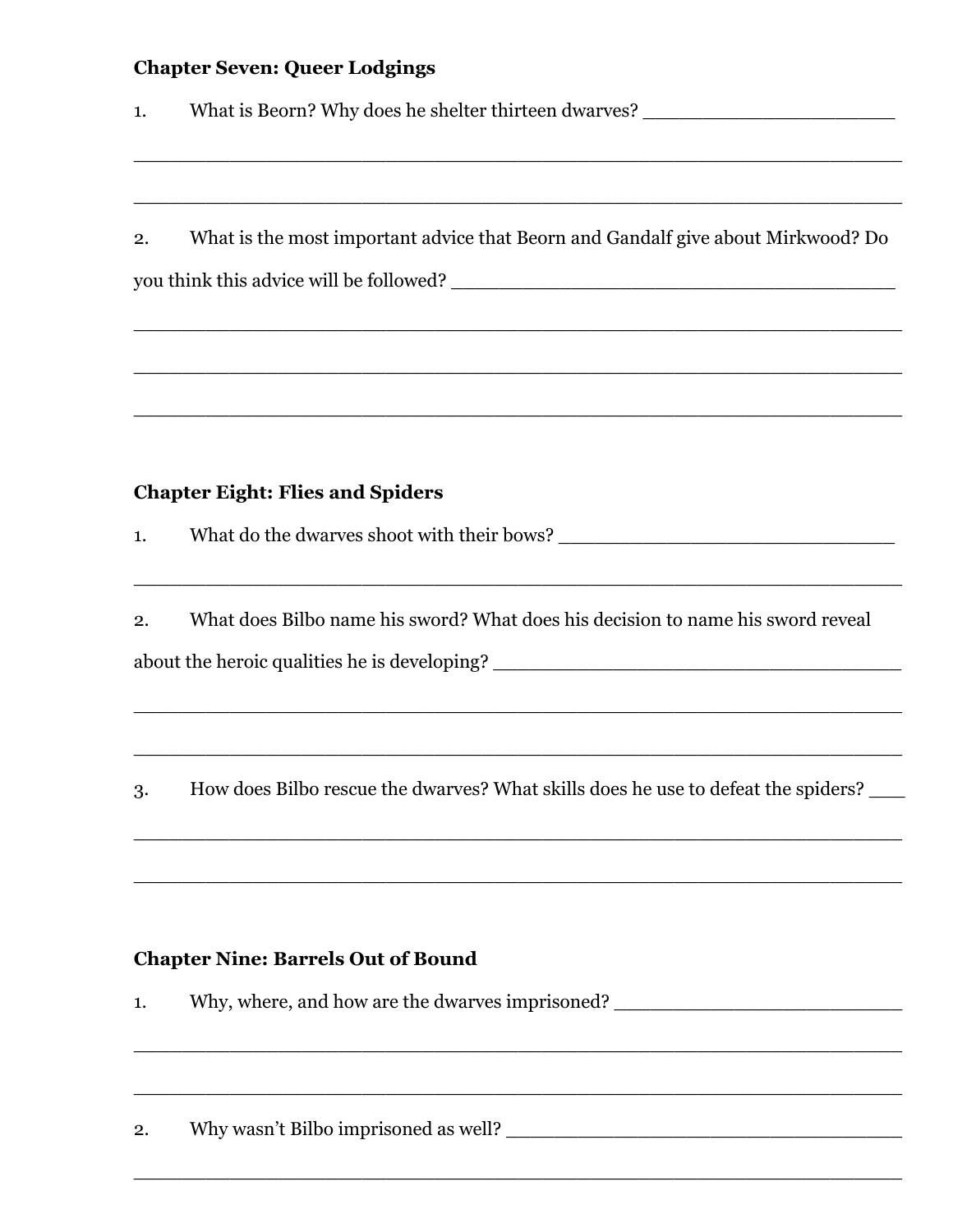#### **Chapter Ten: A Warm Welcome**

1. How did the lake town react to the dwarves' arrival?

2. How does Bilbo feel now about traveling to the Lonely Mountain? \_\_\_\_\_\_\_\_\_\_\_\_\_

### **Chapter Eleven: On the Doorstep**

1. Why do the men of the town leave the travelers at the end of the third day?

\_\_\_\_\_\_\_\_\_\_\_\_\_\_\_\_\_\_\_\_\_\_\_\_\_\_\_\_\_\_\_\_\_\_\_\_\_\_\_\_\_\_\_\_\_\_\_\_\_\_\_\_\_\_\_\_\_\_\_\_\_\_\_\_

\_\_\_\_\_\_\_\_\_\_\_\_\_\_\_\_\_\_\_\_\_\_\_\_\_\_\_\_\_\_\_\_\_\_\_\_\_\_\_\_\_\_\_\_\_\_\_\_\_\_\_\_\_\_\_\_\_\_\_\_\_\_\_\_

\_\_\_\_\_\_\_\_\_\_\_\_\_\_\_\_\_\_\_\_\_\_\_\_\_\_\_\_\_\_\_\_\_\_\_\_\_\_\_\_\_\_\_\_\_\_\_\_\_\_\_\_\_\_\_\_\_\_\_\_\_\_\_\_

\_\_\_\_\_\_\_\_\_\_\_\_\_\_\_\_\_\_\_\_\_\_\_\_\_\_\_\_\_\_\_\_\_\_\_\_\_\_\_\_\_\_\_\_\_\_\_\_\_\_\_\_\_\_\_\_\_\_\_\_\_\_\_\_

\_\_\_\_\_\_\_\_\_\_\_\_\_\_\_\_\_\_\_\_\_\_\_\_\_\_\_\_\_\_\_\_\_\_\_\_\_\_\_\_\_\_\_\_\_\_\_\_\_\_\_\_\_\_\_\_\_\_\_\_\_\_\_\_

\_\_\_\_\_\_\_\_\_\_\_\_\_\_\_\_\_\_\_\_\_\_\_\_\_\_\_\_\_\_\_\_\_\_\_\_\_\_\_\_\_\_\_\_\_\_\_\_\_\_\_\_\_\_\_\_\_\_\_\_\_\_\_\_

\_\_\_\_\_\_\_\_\_\_\_\_\_\_\_\_\_\_\_\_\_\_\_\_\_\_\_\_\_\_\_\_\_\_\_\_\_\_\_\_\_\_\_\_\_\_\_\_\_\_\_\_\_\_\_\_\_\_\_\_\_\_\_\_

\_\_\_\_\_\_\_\_\_\_\_\_\_\_\_\_\_\_\_\_\_\_\_\_\_\_\_\_\_\_\_\_\_\_\_\_\_\_\_\_\_\_\_\_\_\_\_\_\_\_\_\_\_\_\_\_\_\_\_\_\_\_\_\_

\_\_\_\_\_\_\_\_\_\_\_\_\_\_\_\_\_\_\_\_\_\_\_\_\_\_\_\_\_\_\_\_\_\_\_\_\_\_\_\_\_\_\_\_\_\_\_\_\_\_\_\_\_\_\_\_\_\_\_\_\_\_\_\_

\_\_\_\_\_\_\_\_\_\_\_\_\_\_\_\_\_\_\_\_\_\_\_\_\_\_\_\_\_\_\_\_\_\_\_\_\_\_\_\_\_\_\_\_\_\_\_\_\_\_\_\_\_\_\_\_\_\_\_\_\_\_\_\_

\_\_\_\_\_\_\_\_\_\_\_\_\_\_\_\_\_\_\_\_\_\_\_\_\_\_\_\_\_\_\_\_\_\_\_\_\_\_\_\_\_\_\_\_\_\_\_\_\_\_\_\_\_\_\_\_\_\_\_\_\_\_\_\_

\_\_\_\_\_\_\_\_\_\_\_\_\_\_\_\_\_\_\_\_\_\_\_\_\_\_\_\_\_\_\_\_\_\_\_\_\_\_\_\_\_\_\_\_\_\_\_\_\_\_\_\_\_\_\_\_\_\_\_\_\_\_\_\_

\_\_\_\_\_\_\_\_\_\_\_\_\_\_\_\_\_\_\_\_\_\_\_\_\_\_\_\_\_\_\_\_\_\_\_\_\_\_\_\_\_\_\_\_\_\_\_\_\_\_\_\_\_\_\_\_\_\_\_\_\_\_\_\_

2. What does the scouting party see at the front gate?

3. What are the dwarves looking for on the western side of the mountain?

4. How do the dwarves get the secret door open?

#### **Chapter Twelve: Inside Information**

1. Why does Smaug go into a rage upon awakening? \_\_\_\_\_\_\_\_\_\_\_\_\_\_\_\_\_\_\_\_\_\_\_\_\_\_\_\_\_\_\_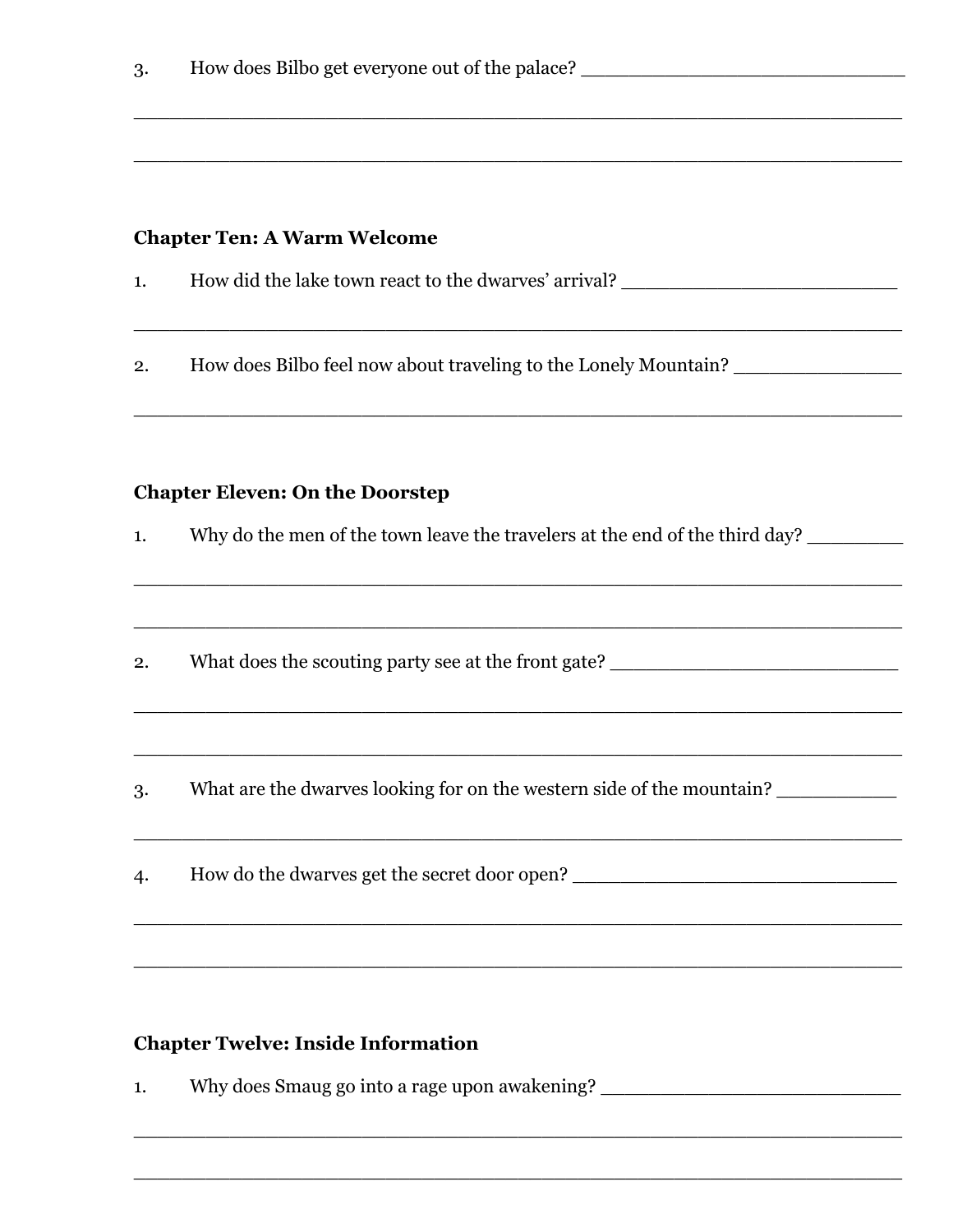| 2. | Why does Bilbo go back down the tunnel a second time? ___________________________                                                                                                                         |
|----|-----------------------------------------------------------------------------------------------------------------------------------------------------------------------------------------------------------|
| 3. | <u> 1989 - Johann Barn, amerikan bandar basar basa dalam basa dalam basa dalam basa dalam basa dalam basa dalam b</u><br>What is Smaug's weakness that Bilbo discovers? _________________________________ |
| 4. | What does Thorin say is the greatest treasure of the Mountain? __________________<br>,我们也不能在这里的人,我们也不能在这里的人,我们也不能不能不能不能不能不能不能不能不能不能不能不能不能不能。""我们的人,我们也不能不能不能不能不能不能不能不                                     |
|    | <b>Chapter Thirteen: Not at Home</b>                                                                                                                                                                      |
| 1. |                                                                                                                                                                                                           |
| 2. |                                                                                                                                                                                                           |
| 3. | How do the dwarves react when they see the heap of their lost treasure?<br><u> 1989 - John Barnett, fransk politik (d. 1989)</u>                                                                          |
| 1. | <b>Chapter Fourteen: Fire and Water</b>                                                                                                                                                                   |
|    | 2. How does Bard know where to aim when he shoots Smaug? _______________________                                                                                                                          |
|    | <u> 1989 - Johann Barbara, marka marka masjid a shekara ta 1989 - An tsara ta 1989 - An tsara ta 1989 - An tsara</u><br>3. Why do all the men of arms go to the Mountain? _______________________________ |
|    |                                                                                                                                                                                                           |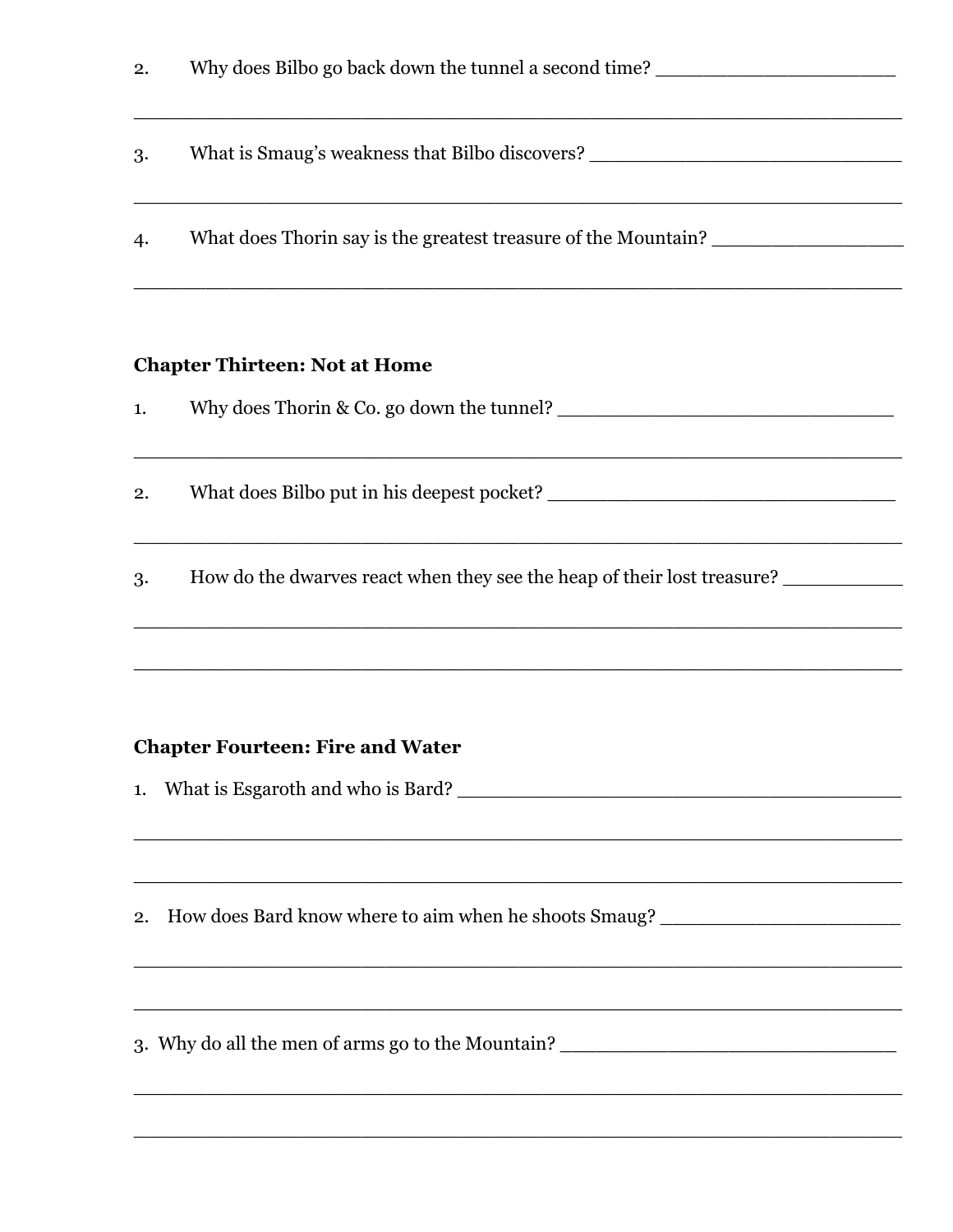## **Chapter Fifteen: The Gathering of Clouds**

|  | 1. What news does Roäc son of Carc bring to the dwarves? |  |
|--|----------------------------------------------------------|--|
|  |                                                          |  |

2. What does Bard ask of Thorin, and what is Thorin's response? \_\_\_\_\_\_\_\_\_\_\_\_\_\_\_\_\_

## **Chapter 16: A Thief in the Night**

| 1. | What news does Roäc bring the besieged dwarves? |
|----|-------------------------------------------------|
| 2. |                                                 |
|    |                                                 |

<u> 1989 - Johann Stoff, amerikansk politiker (d. 1989)</u>

# **Chapter 17: The Clouds Burst**

Why does Thorin throw Bilbo out of his camp?  $1.$ 

What are the armies in The Battle of Five Armies?  $2.$ 

#### $3.$